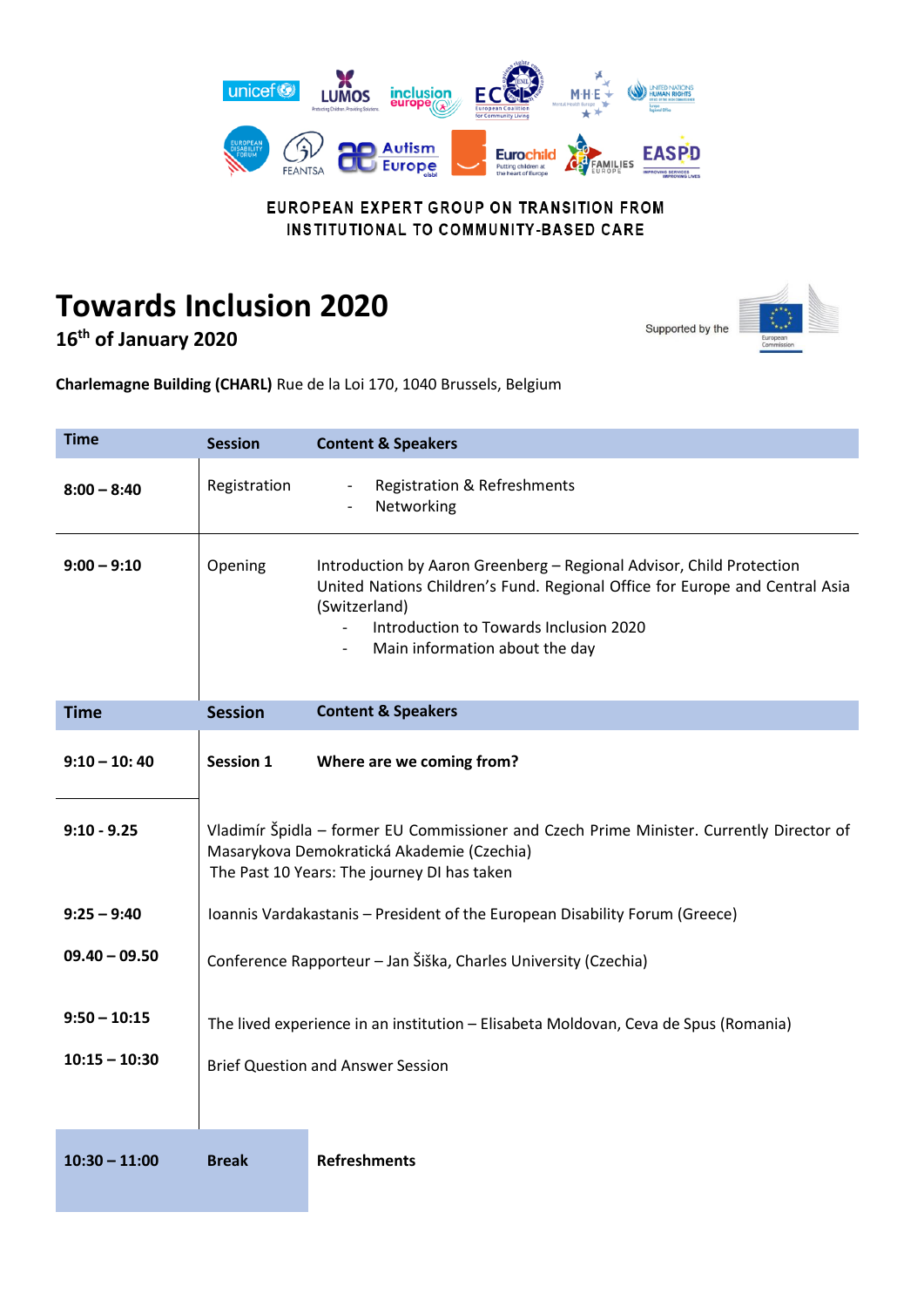| $11:00 - 12:30$ | The State-of-Play: What is currently being done about DI?<br><b>Session 2</b>                                                                                                                                                                                                                                                                                                                                                 |  |
|-----------------|-------------------------------------------------------------------------------------------------------------------------------------------------------------------------------------------------------------------------------------------------------------------------------------------------------------------------------------------------------------------------------------------------------------------------------|--|
| $11:00 - 11:05$ | Introduction by moderator – Gerard Quinn, University of Galway (Ireland)                                                                                                                                                                                                                                                                                                                                                      |  |
| $11:05 - 11:20$ | Speaker Statements (2-3 minutes):<br>Konstantinos Niafas – DG Regional and Urban Policy. European Commission<br>Cendrine De Buggenoms - DG Employment. European Commission<br>Domna Michailidou - Deputy Minister of Labour and Social Affairs (Greece)<br>Vanesa Cenjor del Rey - International Affairs Director & Agile Coach. Hogar Sí (Spain)<br>Anita Hubner - Stigmareduction & Mental Health Consultancy (Netherlands) |  |
| $11:20 - 12:15$ | <b>Question and Answer Session</b>                                                                                                                                                                                                                                                                                                                                                                                            |  |
| $12:15 - 12:20$ | Moderator to close – Gerard Quinn, University of Galway (Ireland)                                                                                                                                                                                                                                                                                                                                                             |  |
| $12:20 - 12:30$ | What is the vision of the future of deinstitutionalisation and role of EU?<br>Speech by Helena Dalli, Commissioner for Equality                                                                                                                                                                                                                                                                                               |  |

| $12:30 - 14:00$ | Lunch |
|-----------------|-------|
|-----------------|-------|

| $14:00 - 16:10$ | Where are we heading to? The Vision<br><b>Session 3</b>                                                                                                                                                                                                                                                                                                                                                                                                                                       |  |  |
|-----------------|-----------------------------------------------------------------------------------------------------------------------------------------------------------------------------------------------------------------------------------------------------------------------------------------------------------------------------------------------------------------------------------------------------------------------------------------------------------------------------------------------|--|--|
|                 |                                                                                                                                                                                                                                                                                                                                                                                                                                                                                               |  |  |
| $14:00 - 14:15$ | How do we go from here?<br>Speech by Andriana Sukova, Deputy Director General. Employment, Social Affairs and Inclusion                                                                                                                                                                                                                                                                                                                                                                       |  |  |
| $14:15 - 15:45$ | Moderators interview the panellists: Michal Dord - Vterine Poté (Czechia) & Elizabeth Gosme<br>- Director of COFACE, Families Europe (Belgium)                                                                                                                                                                                                                                                                                                                                                |  |  |
| $14:15 - 15:00$ | Speakers:                                                                                                                                                                                                                                                                                                                                                                                                                                                                                     |  |  |
|                 | Katarina Ivankovic Knezevic, Director for Social Affairs, DG Employment - Interservice<br>$\overline{\phantom{a}}$<br>coordination. European Commission<br>Madalina Turza, Secretary of State of the National Authority for People with<br>$\overline{\phantom{a}}$<br>Disabilities, Children and Adoption (Romania)<br>Kirsi Konola - Social Service Providers, KPVS (Finland)<br>Luca Scarpiello - European Federation of Public Service Unions, EPSU (Belgium)<br>$\overline{\phantom{a}}$ |  |  |
| $15:45 - 15:50$ | <b>Question and Answer Session</b>                                                                                                                                                                                                                                                                                                                                                                                                                                                            |  |  |
| $15:50 - 16:00$ | Moderators give final conclusions                                                                                                                                                                                                                                                                                                                                                                                                                                                             |  |  |